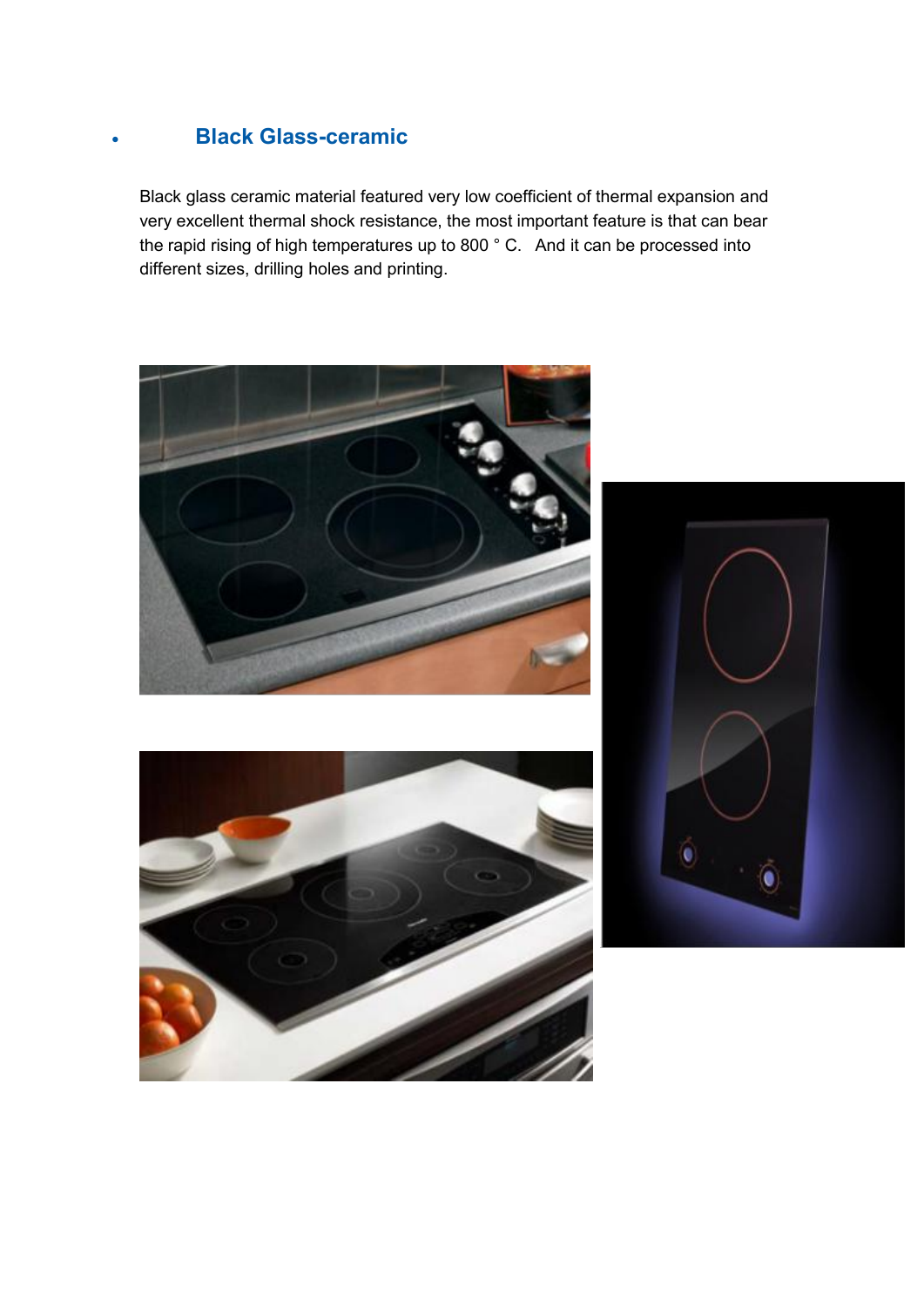| <b>Item</b>                                                                  | <b>Property</b>                  |
|------------------------------------------------------------------------------|----------------------------------|
| <b>Cofficient of mean Linear thermal</b><br>expansion( $20 - 700^{\circ}$ C) | $(-5{\sim}5){\times}10^{-7}$     |
| Density $(g/cm^3)$                                                           | $2.5 \pm 0.02$ g/cm <sup>3</sup> |
| Highest temperature used in<br>safety                                        | $≤800$ °C                        |
| Hydrolytic resistant (Na <sub>2</sub> O)                                     | $< 0.025$ mg/g                   |
| Impact resistant $(kg/cm2)$                                                  | $1.2$ kg/cm <sup>2</sup>         |
| Mok's rigidity                                                               | >7.0                             |
| <b>Thickness</b>                                                             | $3.8 \pm 0.4$ mm                 |
| <b>Standard size</b>                                                         | 930*550mm                        |
|                                                                              |                                  |

## **Applications:**

- **· Stove panels**
- **· Induction cookers**
- **· Electric ceramic stoves**
- **· Microwave ovens, ovens**
- **· Fireplaces**
- **· Heating furnaces**
- **· Optical filter products**

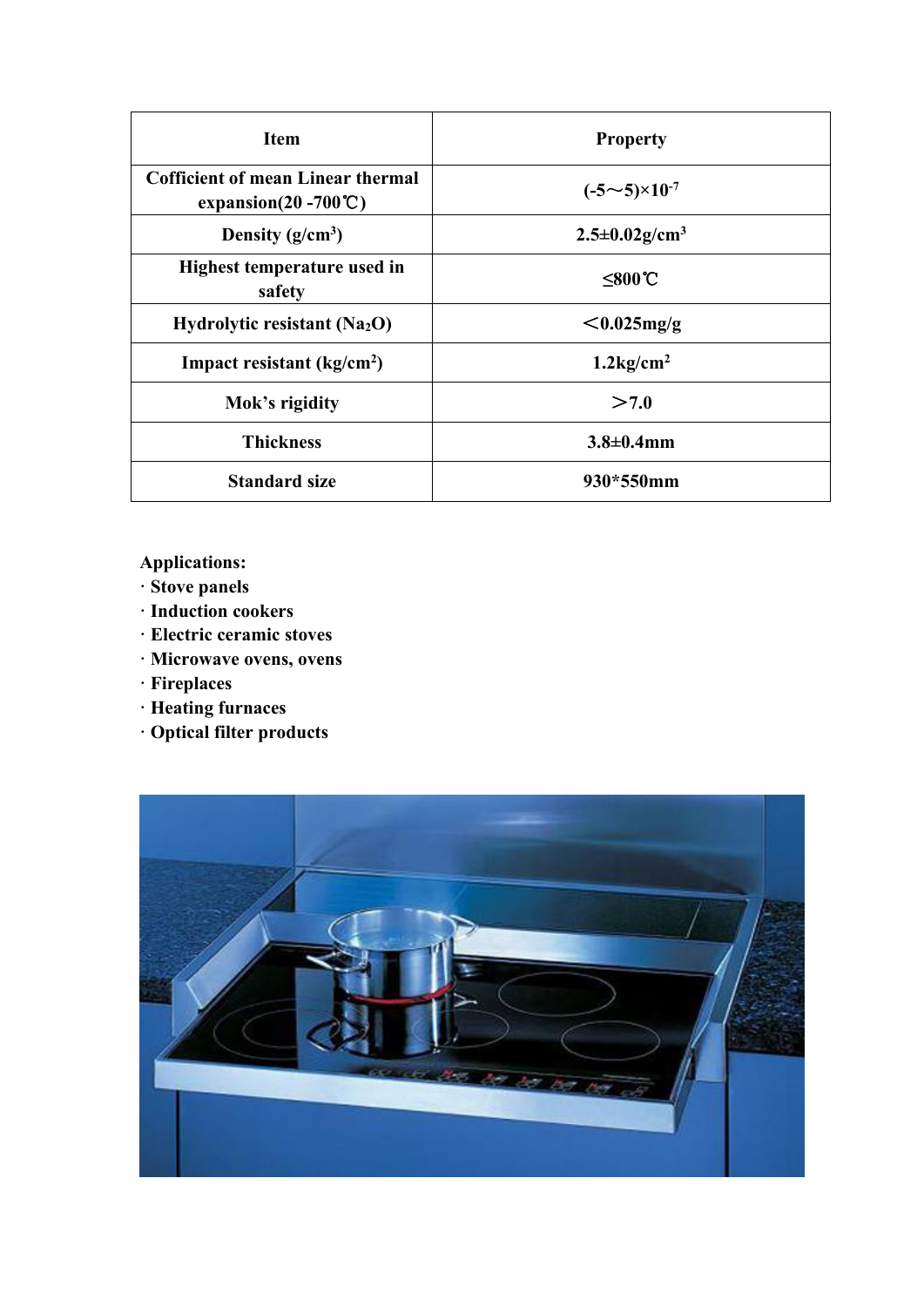## **Clear Glass-ceramic**

The high quality transparent ceramic glass featured very low coefficient of thermal expansion and very excellent thermal shock resistance, and can be processed into different shapes and sizes, the glass specially developed & designed for the kitchen stove, and it is used for the observation window of indoor heating product .